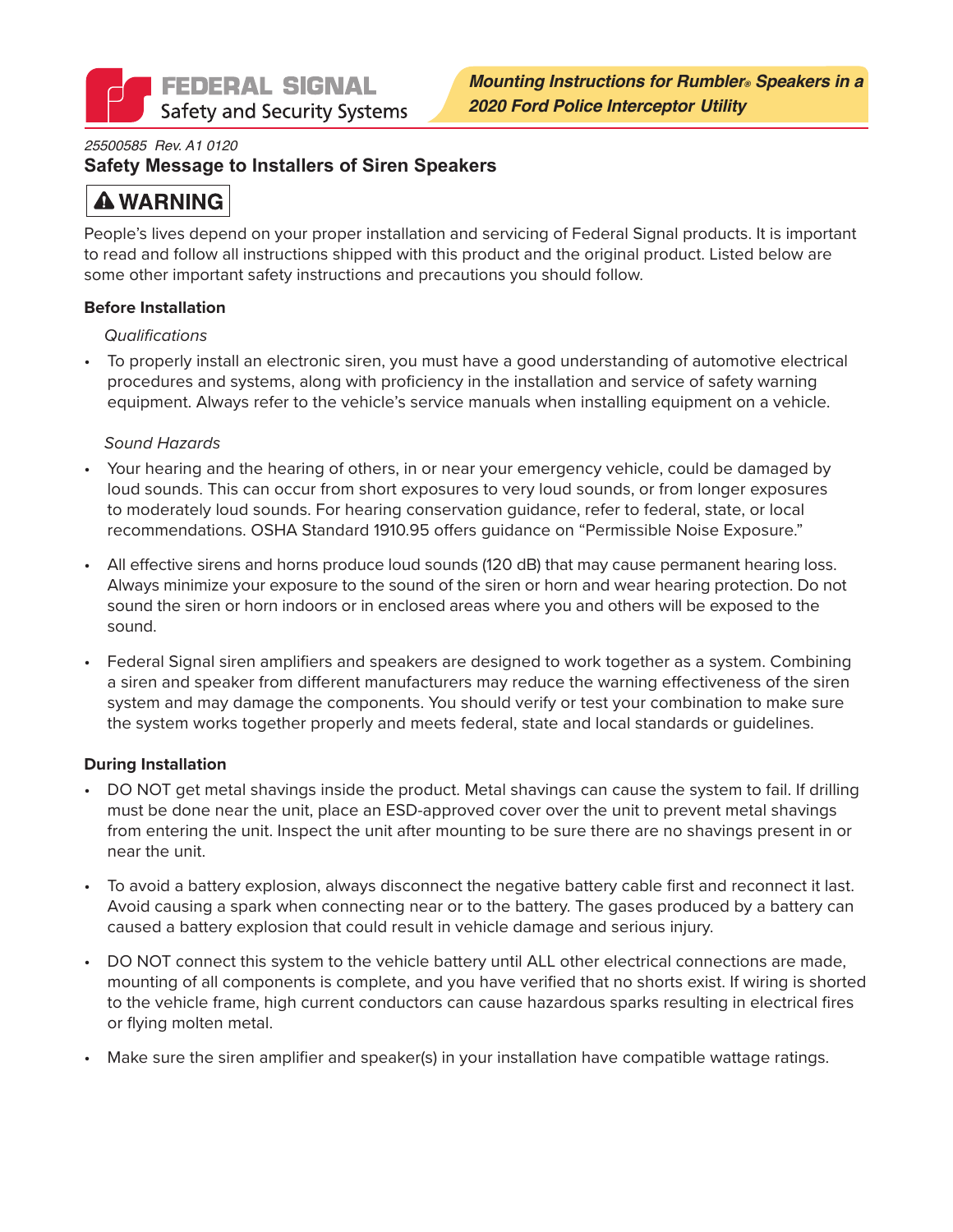- In order for the electronic siren to function properly, the ground connection must be made to the NEGATIVE battery terminal.
- Sound output will be severely reduced if any objects are in front of the speaker. If maximum sound output is required for your application, you should ensure that the front of the speaker is clear of any obstructions.
- Install the speaker(s) as far forward on the vehicle as possible, in a location that provides maximum signaling effectiveness while minimizing the sound reaching the vehicle's occupants. Refer to the National Institute of Justice guide 500-00 for further information.
- Sound propagation and warning effectiveness will be severely reduced if the speaker is not facing forward. Carefully follow the installation instructions and always install the speaker with the projector facing forward.
- DO NOT install the speaker(s) or route the speaker wires where they may interfere with the operation of airbag sensors.
- If a vehicle seat is temporary removed, verify with the vehicle manufacturer if the seat needs to be recalibrated for proper airbag deployment.
- Installation of two speakers requires that you wire the speakers in phase.
- Never attempt to install aftermarket equipment that connects to the vehicle wiring without reviewing a vehicle wiring diagram, which is available from the vehicle manufacturer. Ensure that your installation will not affect vehicle operation and safety functions or circuits. Always check vehicle for proper operation after installation.
- DO NOT install equipment or route wiring or cord in the deployment path of an airbag.
- Locate the control head so the vehicle, controls, and microphone can be operated safely.
- When drilling into a vehicle structure, ensure that both sides of the surface are clear of anything that could be damaged.
- If a vehicle seat is temporarily removed, verify with the vehicle manufacturer if the seat needs to be recalibrated for proper airbag deployment.

### **After Installation**

- After installation, test the siren system and light system to ensure that it is operating properly.
- Test all vehicle functions, including horn operation, vehicle safety functions, and vehicle light systems, to ensure proper operation. Ensure that installation has not affected vehicle operation or changed any vehicle safety function or circuit.
- After testing is complete, provide a copy of these instructions to the instructional staff and all operating personnel.
- File these instructions in a safe place and refer to them when maintaining or reinstalling the product.

Failure to follow all safety precautions and instructions may result in property damage, serious injury, or death.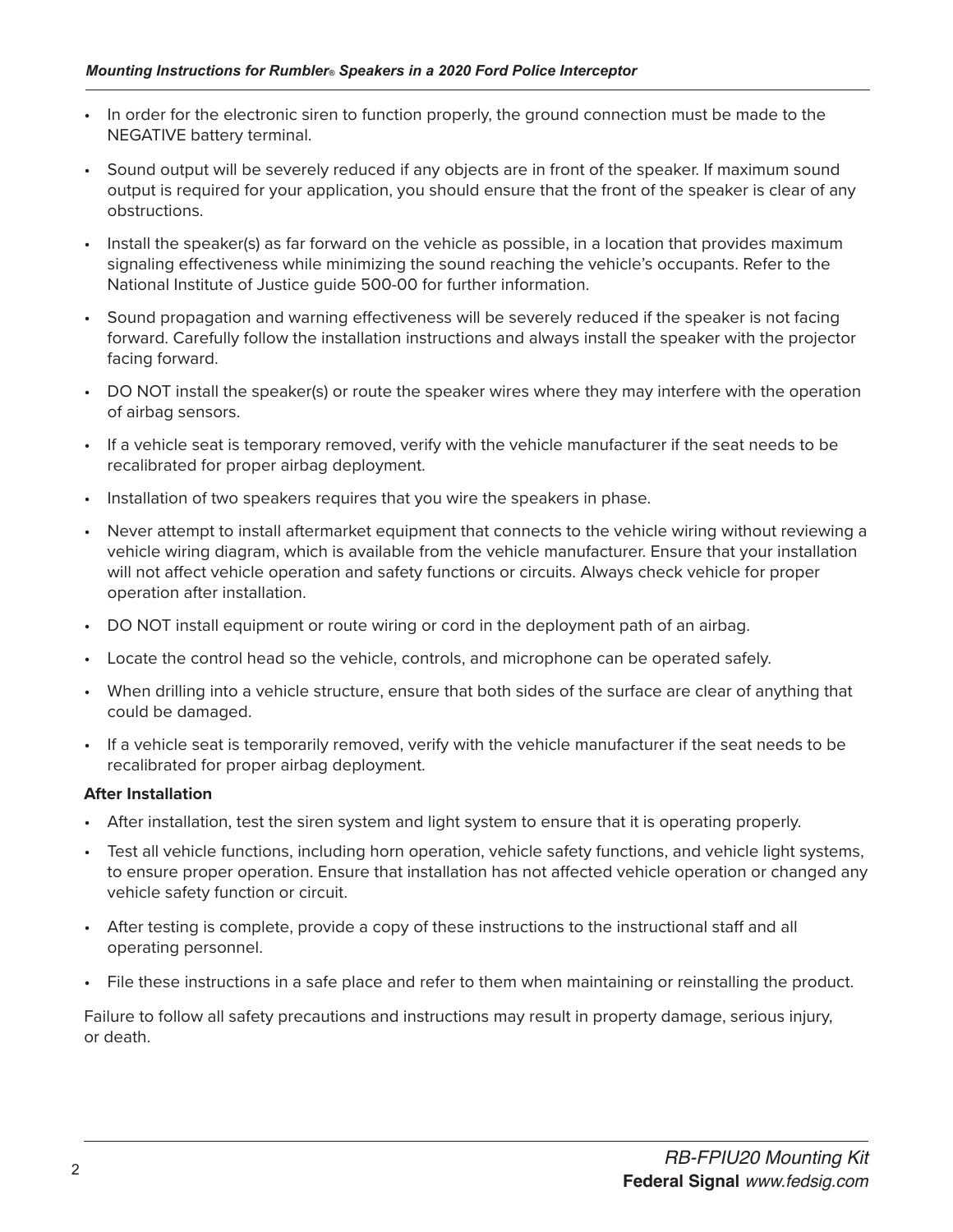## **Introduction**

The RB-FPIU20 is a mounting kit for the Federal Signal Rumbler. speaker. This kit mounts the speaker to the front bumper of the 2020 Police Ford Intercept Utility vehicle.

### **Unpacking the Kit**

After unpacking the kit, inspect it for damage that may have occurred in transit. If it has been damaged, do not attempt to install or operate it. File a claim immediately with the carrier, stating the extent of damage. Carefully check all envelopes, shipping labels, and tags before removing or destroying them. Ensure that the parts in the Kit Contents List are included in the package. If you are missing any parts, contact Customer Support at 1-800-264-3578, 7 a.m. to 5 p.m., Monday through Friday (CT).

### **Table 1 Kit contents**

|  | Qty. | <b>Description</b>                                | <b>I Part Number</b> |
|--|------|---------------------------------------------------|----------------------|
|  |      | 2020 FPIU Rumbler Driver Side Bracket Assembly    | l 828303086-DS       |
|  |      | 2020 FPIU Rumbler Passenger Side Bracket Assembly | 828303086-PS         |

### **Installing the Bracket**

# **A WARNING**

*FIRE HAZARD: Do not install the speaker near the fuel tank or fuel lines. Installing the speaker too*  **close to fuel line/tank areas may cause fuel leakage or a fire during a vehicle collision, causing**  *personal injury or death.*

# **NOTICE**

**MOUNTING PRECAUTIONS: To avoid reducing the sound output and damaging the speaker,**  *ensure that the speaker is mounted with the wires protruding from the bottom of the speaker and the slots facing the ground.* 

## **NOTICE**

**DRILLING PRECAUTIONS: Before drilling holes, check the area you are drilling into to be sure you do not damage vehicle components while drilling. All drilled holes should be de-burred and**  *all sharp edges should be smoothed. All wire routings going through drilled holes should be*  **protected by a grommet or convolute/split loom tubing.**

### **Installing the Speaker**

The steps for mounting a speaker on the driver side and the passenger side are the same. To mount a speaker bracket:

**1.** To access the area behind the bumper located in front of the front wheel on the driver side, remove the fascia according to the manufacturer's service manual.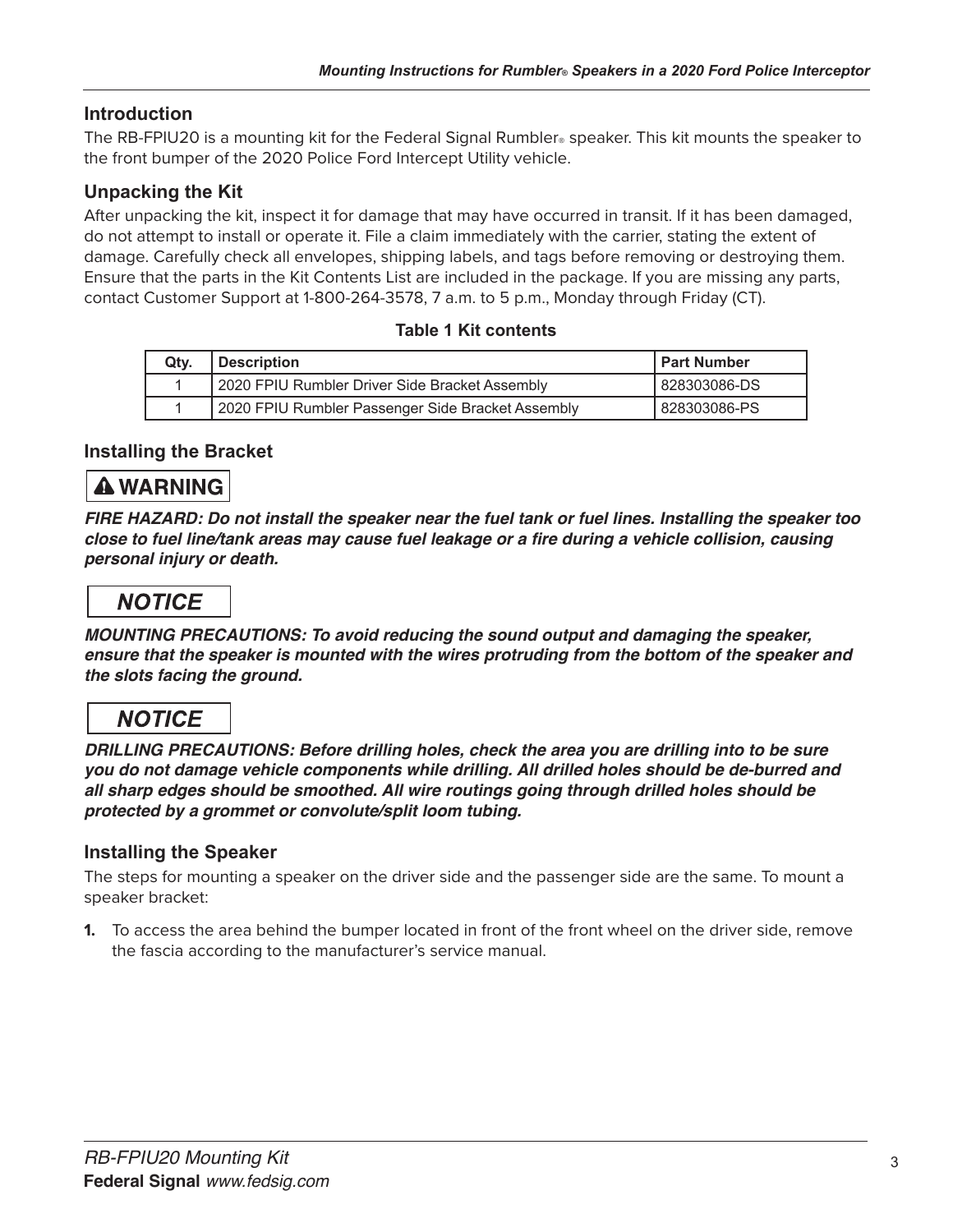**2.** Loosen the bolts on the driver side of the vehicle frame where the bracket will be mounted. See Figure 1.



#### **Figure 1 Bolts (Driver side shown)**

**NOTE:** Some additional modifications to mounting area may be required.

- **3.** Place the bracket onto the frame with the bolts loosened in the previous step.
- **4.** Tighten the bolts by hand and locate the hole the in center of the bracket. See Figure 2.

### **Figure 2 Driver Side Rumbler and Bracket Assembly**



### **NOTICE**

*DRILLING PRECAUTIONS: When drilling holes, check the area you are drilling into to ensure that you do not damage vehicle components while drilling. All drilled holes should be de-burred, and all sharp edges should be smoothed. All wire routings going through drilled holes should be protected by a grommet or convolute/split loom tubing.*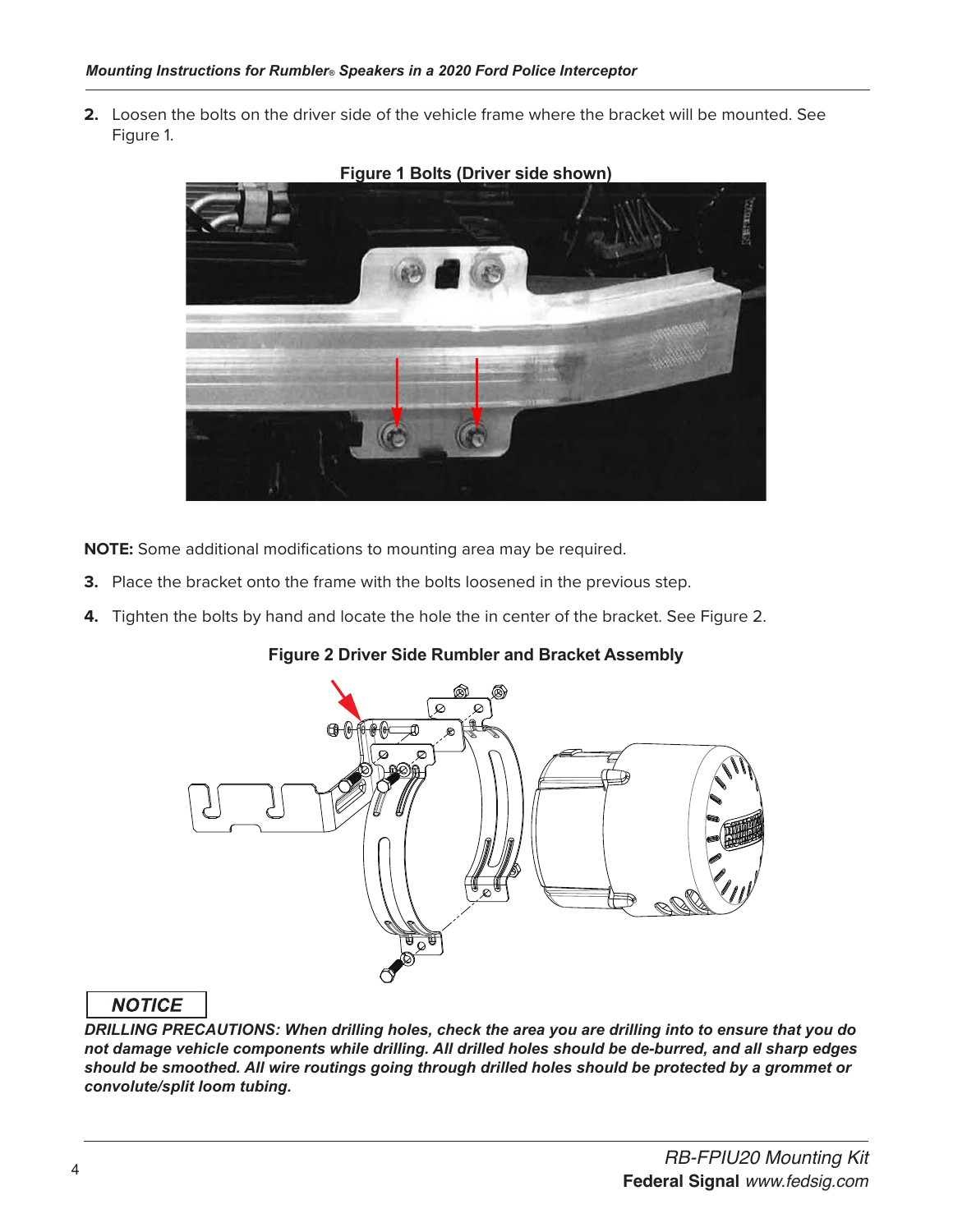- **5.** Mark the hole to be drilled, remove the bracket, and drill a hole using a 1/4-inch bit. Be careful not to drill into anything behind this surface.
- **6.** Replace the bracket onto the frame and bolts, and secure the frame bolts.
- **7.** Add the bolt and hardware to the bracket where the additional hole was drilled, and secure the hardware. See Figure 3.



**Figure 3 Bracket (Passenger side shown)**

**8.** Secure the speaker to the bracket with the mounting hardware that was supplied with the speaker kit. See Figure 2.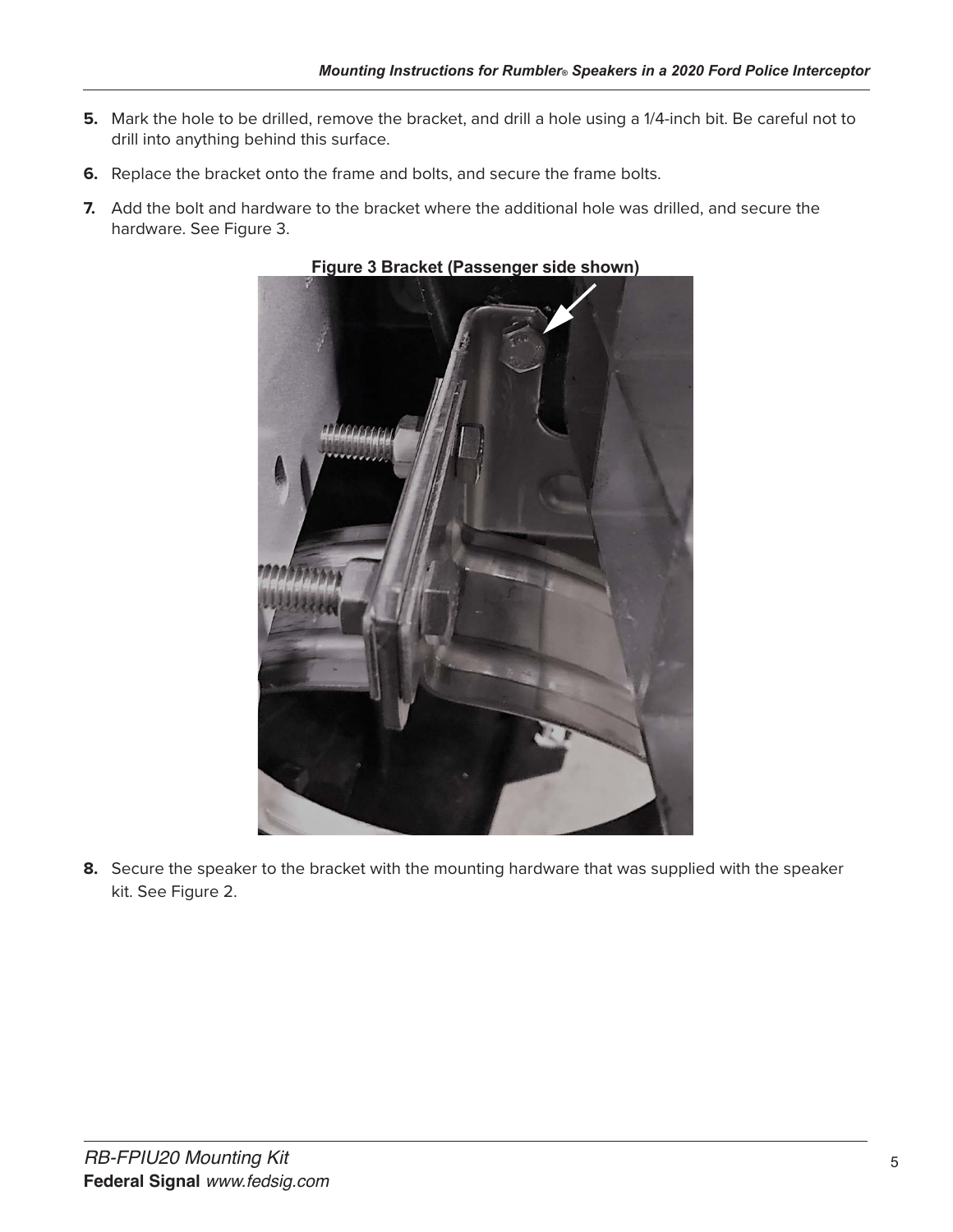**9.** Repeat steps 2-8 for the passenger side. See Figure 4.



### **Figure 4 Passenger Side Rumbler and Bracket Assembly**

**10.** Complete the speaker installation according to the instructions provided with the speakers.

# **A WARNING**

*SOUND HAZARD: All effective sirens and horns produce loud sounds (120 dB) that may cause permanent hearing loss. Always minimize you exposure to siren sound and wear hearing protection. Do not sound siren indoors or in enclosed areas where you and others will be exposed to the sound.*

**11.** Test the siren for proper operation.

**12.** Reassemble the vehicle according to the manufacturer's service manual.

### **Getting Technical Support and Service**

For technical support and service, please contact:

Service Department Federal Signal Corporation Phone: 1-800-433-9132 Email: empserviceinfo@fedsig.com

### **Getting Repair Service**

The Federal Signal factory provides technical assistance with any problems that cannot be handled locally.

Any units returned to Federal Signal for service, inspection, or repair must be accompanied by a Return Material Authorization (RMA). Obtain a RMA from a local Distributor or Manufacturer's Representative.

Provide a brief explanation of the service requested, or the nature of the malfunction.

Address all communications and shipments to the following:

Federal Signal Corporation Service Department 2645 Federal Signal Drive University Park, IL 60484-3167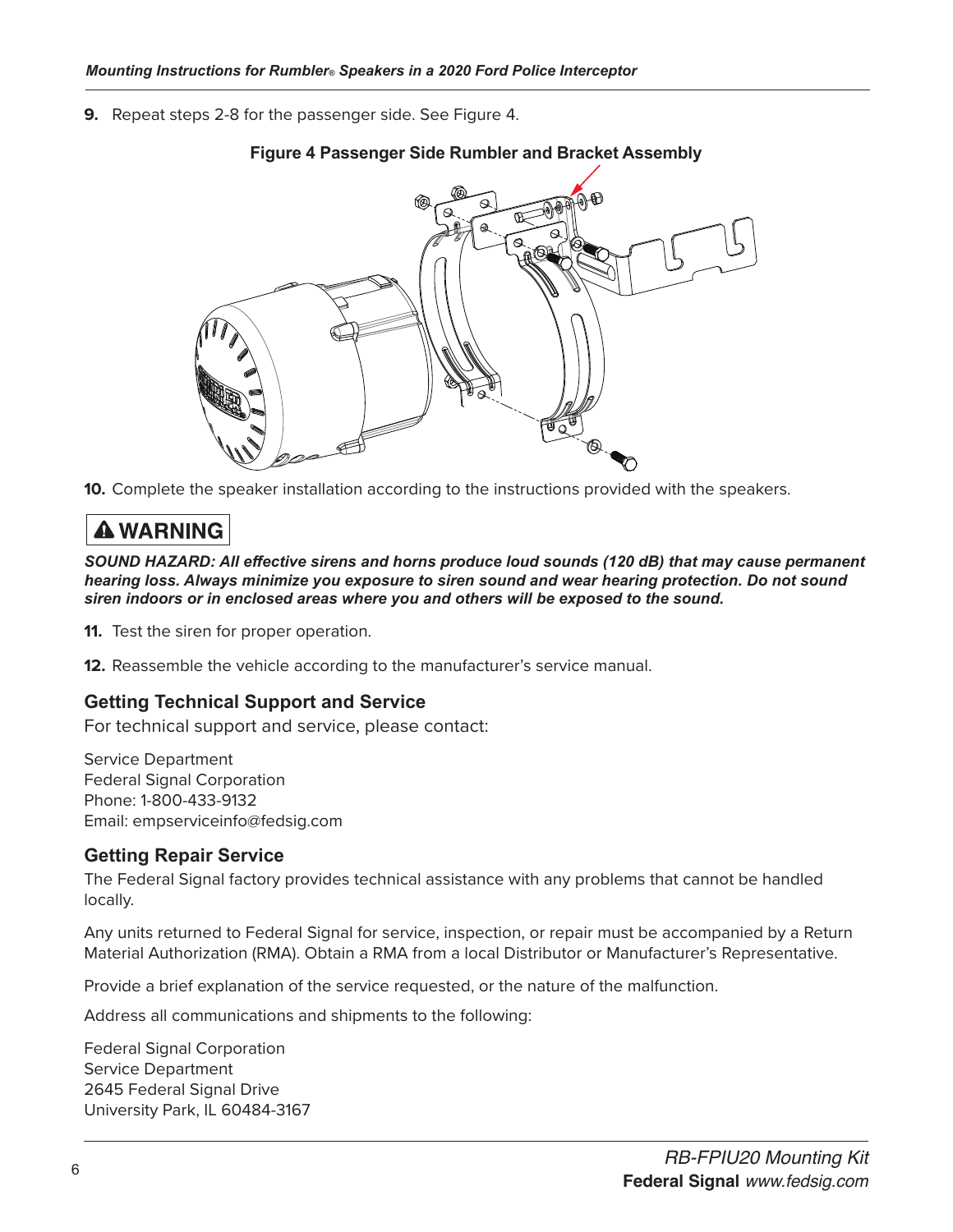## **Ordering Replacement Parts**

To order replacement parts, call Customer Support at 1-800-264-3578, 7 a.m. to 5 p.m., Monday through Friday (CT) or contact your nearest distributor.

## **Limited Warranty**

This product is subject to and covered by a limited warranty, a copy of which can be found at www.fedsig.com/SSG-Warranty. A copy of this limited warranty can also be obtained by written request to Federal Signal Corporation, 2645 Federal Signal Drive, University Park, IL 60484, email to info@fedsig.com or call to +1 708-534-3400.

This limited warranty is in lieu of all other warranties, express or implied, contractual or statutory, including, but not limited to the warranty of merchantability, warranty of fitness for a particular purpose and any warranty against failure of its essential purpose.